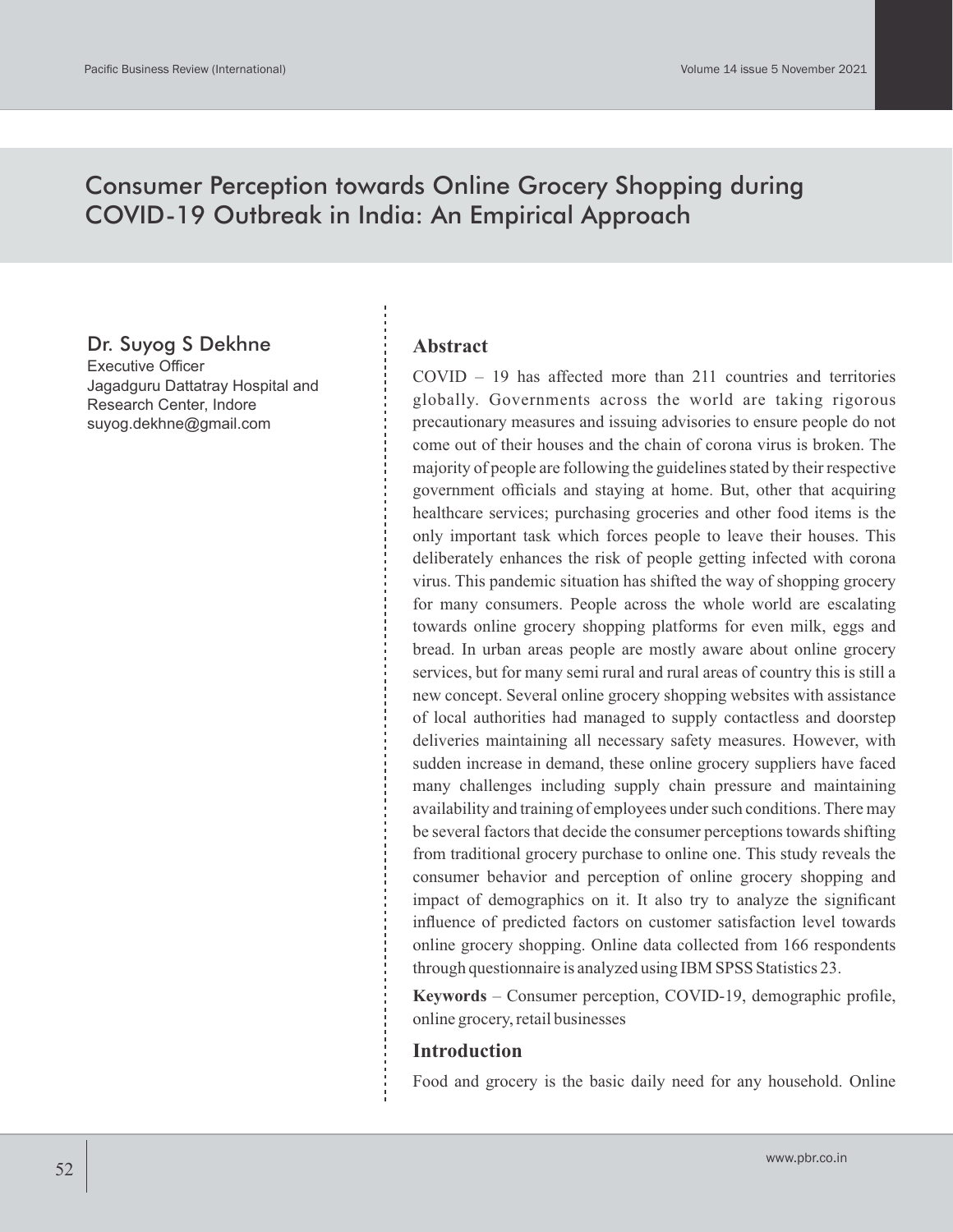grocery business is at emerging stage in India. This kind of model has gained popularity in tier one cities like Delhi and Mumbai, but still it is a long way to go. As of now people in India are not much familiar with this kind of model. People in the country prefer buying items like groceries, fruits and vegetables by physical comparison of price and quality. In this type of culture prevailing in the country, it is very difficult to make this kind of model popular in Indian markets. While other e-commerce businesses are gaining much popularity in the Indian markets, e-commerce grocery industry is in its introductory phase. So, this COVID-19 pandemic situation presented a great opportunity for any firm to enter the online grocery space.

Issues of living alone and away from family are tough task for anyone to manage. Under the lockdown period, everyone is home quarantine and isolated from the society. Other than that, one has to take care of everyday domestic hassles. Tiring online office shifts leave feel anybody so exhausted that the prospect of cooking seems like torture. In this COVID-19 scenario, it is difficult for even young professionals to shop from traditional grocery. With the current flourishing online grocery portals on the digital medium in India, one might wonder upon the shift of consumers from traditional shopping to these online ventures. Online grocery stores such as D-mart, Ondoor, Bigbasket, Naturesbasket, Grofers have operated at limited point of delivery providing convenience to consumers intend to shop grocery online during COVID-19 outbreak.

## **Review of Literature**

Adescriptive study was done by Sinha J. and Kim J. (2012) with regard to identification of factors that influence consumers' to go for online grocery shopping. With the help of this study it has been found that "convenience, time and money savings are some of the major factors responsible for shifting of traditional shoppers towards online grocery stores."

"Online grocery shopping benefits both consumers and retailers. Consumers benefit through convenience of time, place and products whereas for retailers it is an advantage to get connected with customers 24x7. Online grocery shopping reduces the mental and physical effort of shopping", said Morganosky and Cude (2000).

From the research of Eduard Fransi etal.(2007), it has been found that online grocery shopping saves time that consumers spend during multiple stores. Mohammad Zaini et al. (2011) and Jiang, L. et al. (2013) highlighted the advantages of online grocery shopping which benefit consumers. They enumerated that offers & discounts, variety of items, convenience, time and shopping not limited to business hours are the advantages of online grocery shopping. Online grocery shopping has made shopping easy as orders could be placed and customized at consumers' convenience.

Morganosky, M A.& Cude, B J.(2000) and Raijas, A. (2002) suggested that online shopping is skewed more towards women. Research by Merz, R. (2013); Richmond, A. (1996); Sorensen, H.(2009) found that consumers shop online as to effectively manage time and experience convenience.

## **Objectives of the Study**

- 1. To study the demographic profile of consumer shopping online grocery during COVID-19 pandemic. (Frequency Test)
- 2. To find the factors influencing consumer perception towards online grocery shopping during COVID-19 pandemic. (Factor Analysis)
- 3. To study the individual contribution of these factors in predicting customer satisfaction towards online grocery shopping. (Multiple Regression Analysis)

## **Research Methodology**

Since the study requires analysis of data, descriptive analysis technique has been used to analyze and interpret data. The convenient sampling technique is best suited and has been used to collect data from the sample size of 166 respondents. Primary data through questionnaire is collected to analyze the consumer attitude towards online grocery shopping. Factor analysis is used to identify the various factors that may influence the consumer perception. After that Multiple Regression Analysis has been done to check the significant impact of these factors on online grocery shoppers. Frequency test has been done to identify the demographics of online grocery consumers.. This statistical data analysis is done using IBM SPSS Statistics 23.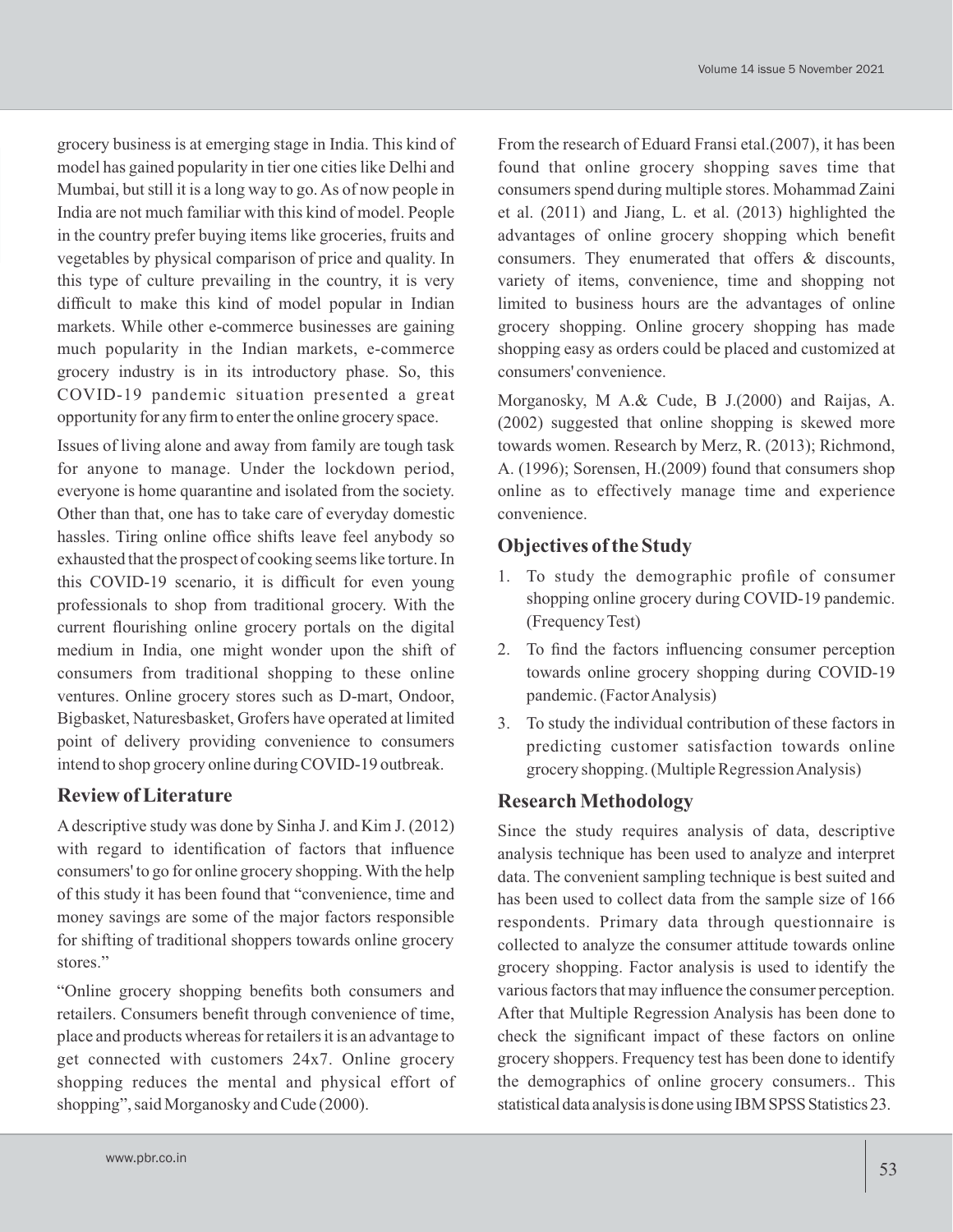## **Data Analysis Frequency Test**

#### **1 Gender**

|        | Frequency | $\%$   | Valid % | Cummulati<br>ve % |
|--------|-----------|--------|---------|-------------------|
| Male   | 77        | 46.4   | 46.4    | 46.4              |
| Female | 89        | 53.6   | 53.6    | 100.0             |
| Total  | 166       | 100    | 100     |                   |
|        |           | Gender |         |                   |

**Table 1: Gender**



From the data collected, it is observed that there are more female online grocery shoppers  $(53.6\%)$  than that of male (46.4).

#### **2 Age**

| <b>Table 2: Age</b> |           |      |         |                   |  |  |
|---------------------|-----------|------|---------|-------------------|--|--|
|                     | Frequency | $\%$ | Valid % | Cummulati<br>ve % |  |  |
| 20-30<br>years      | 38        | 22.9 | 22.9    | 22.9              |  |  |
| $35 - 45$<br>years  | 57        | 34.3 | 34.3    | 57.2              |  |  |
| 50-60<br>years      | 71        | 42.8 | 42.8    | 100.0             |  |  |
| Total               | 166       | 100  | 100     |                   |  |  |





Out of the mentioned categories, there are less young shoppers of the age 20-30 years (22.9%) than those of 35-45 years (34.3%) and 50-60 years (42.8%). During the lockdown period old age people were more concerned about their health, thus they prefer to buy groceries online rather than traditional shops.

#### **3. Education**

**Table 3: - Education**

|                   | Frequency | $\%$ |      | Valid % Cummulati |
|-------------------|-----------|------|------|-------------------|
| Under<br>Graduate | 42        | 25.3 | 25.3 | 25.3              |
| Graduate          | 77        | 46.4 | 46.4 | 71.7              |
| Post<br>Graduate  | 47        | 28.3 | 28.3 | 100.0             |
| Total             | 166       | 100  | 100  |                   |





From the overall survey, it is found that graduate (46.4%) and post graduate (28.3%) respondents are more inclined towards online grocery shopping during COVID-19 situation.

#### **4. Employment**

**Table 4: - Employment**

|                  | Frequency | $\%$ | Valid % | Cummulati |
|------------------|-----------|------|---------|-----------|
| Self<br>Employed | 42        | 25.3 | 25.3    | 25.3      |
| Service          | 45        | 27.1 | 27.1    | 52.4      |
| Student          | 21        | 12.7 | 12.7    | 65.1      |
| Home<br>Maker    | 34        | 20.5 | 20.5    | 85.5      |
| Others           | 24        | 14.5 | 14.5    | 100.0     |
| Total            | 166       | 100  | 100     |           |

www.pbr.co.in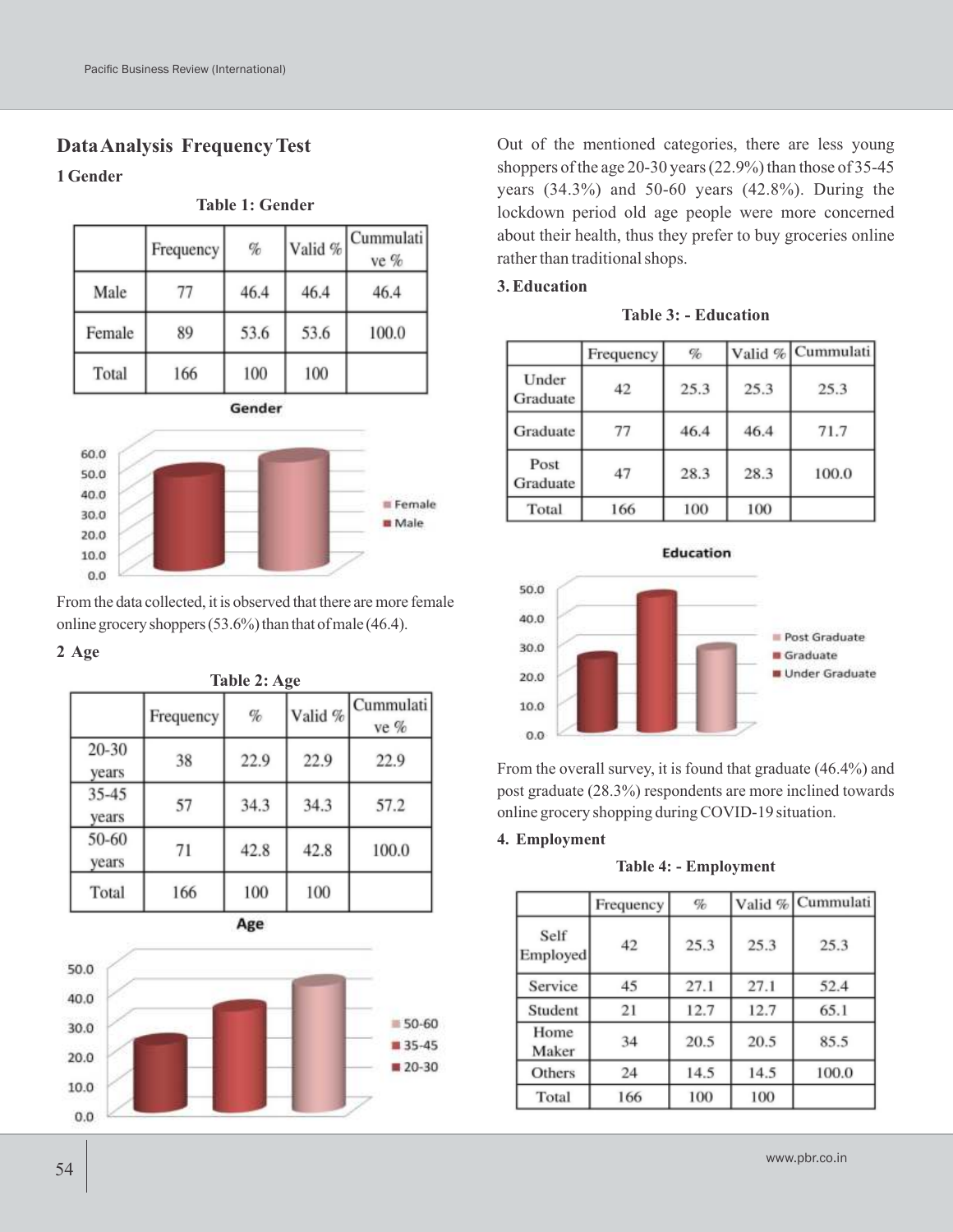

The employment table shows mix results for different respondents. Self employed (25.3%) and service sector employees (27.1%) capture about half of the respondent profile. Remaining includes home maker (20.5%), others (14.5%) and student (12.7%).

## **Instrument Reliability**

Internal reliability of an instrument scale can been measured using Cronbach's Alpha Coefficient. Alpha value for the collected data came as 0.806. This indicates that the collected data is reliable.

| <b>Reliability Statistics</b> |       |             |  |
|-------------------------------|-------|-------------|--|
| Cronbach's Alpha              |       | No. of Item |  |
|                               | 0.806 |             |  |

Table5 shows reliability check for overall and individual dimensions. This also denotes that the statements in the questionnaire are a reliable instrument for relevant data collection.

## **KMO and Bartlett's Test**

KMO (Kaiser-Meyer-Olkin) test is a sample adequacy test that measures how suited/ adequate the data is for factor analysis. While Bartlett's test of Sphericity compares the correlation matrix with identity matrix. It also checks for redundancy/duplicacy between variables that can be summarized with factors. (\*Significance at 1% level, p<0.01).

| KMO and Bartlett's Test                   |                                 |     |  |  |  |  |  |
|-------------------------------------------|---------------------------------|-----|--|--|--|--|--|
| KMO Measure of Sampling Adequacy<br>0.801 |                                 |     |  |  |  |  |  |
| Bartlett's Test of Sphericity             | Approx. Chi-square $ 1012.361 $ |     |  |  |  |  |  |
|                                           | df                              | 166 |  |  |  |  |  |
|                                           | Sig                             |     |  |  |  |  |  |
| Source: Primary Data                      |                                 |     |  |  |  |  |  |

Table 6 shows SPSS result of KMO and Bartlett's test indicating  $0.801$  and Sig  $0.000$  ( $p<0.01$ ). It means the sample under survey is accurate.

## **FactorAnalysis**

Under factor analysis method, the rotated component matrix identifies and groups the different variables under identified components on the basis of their respective calculated communalities. A communality is a measure to which an item correlates with all other items. Higher communalities are always better.

| Sr. | Variables                                                                       |       | Components |  |  |  |  |  |
|-----|---------------------------------------------------------------------------------|-------|------------|--|--|--|--|--|
| No. |                                                                                 |       |            |  |  |  |  |  |
|     | During lockdown it is convenient to purchase online grocery than going outside. | 0.767 |            |  |  |  |  |  |
| 2   | More variety of products are available at online grocery shops.                 | 0.624 |            |  |  |  |  |  |
| 3   | It reduces the human contact and maintains social distancing and isolation.     | 0.531 |            |  |  |  |  |  |
|     | Attractive website increases your buying interest from a particular retailer.   |       | 0.798      |  |  |  |  |  |
|     | Website easily provides information about product you want to buy.              |       | 0.731      |  |  |  |  |  |
|     |                                                                                 |       |            |  |  |  |  |  |

**Table 7: - Rotated Component Matrix and Total Variance Explained**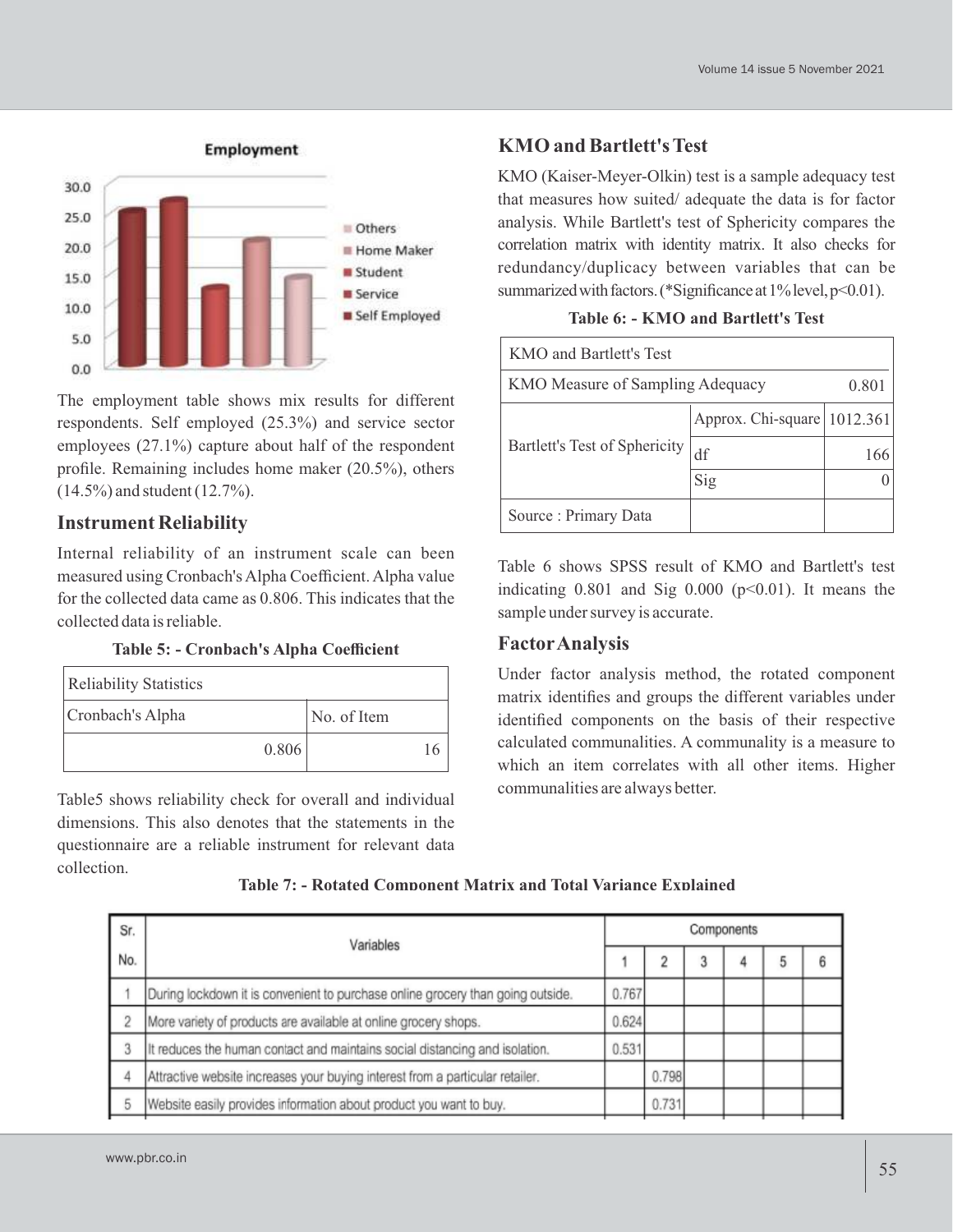| 6                                               | It is easy to search products on online grocery websites.                 |  | 0.678 |       |       |       |       |
|-------------------------------------------------|---------------------------------------------------------------------------|--|-------|-------|-------|-------|-------|
| 7                                               | The shopping ambience is important to you.                                |  | 0.563 |       |       |       |       |
| 8                                               | Online grocery shopping saves travelling time.                            |  |       | 0.645 |       |       |       |
| 9                                               | Online grocery retailer operates as per customers' schedule.              |  |       | 0.528 |       |       |       |
| 10                                              | Online payment transactions must be secure.                               |  |       |       | 0.746 |       |       |
| 11                                              | Misuse of personal information should not be there.                       |  |       |       | 0.639 |       |       |
| 12                                              | Different modes of payments are available during online grocery purchase. |  |       |       | 0.547 |       |       |
| 13                                              | Online grocery retailer willingly handles returns and exchanges.          |  |       |       |       | 0.719 |       |
| 14                                              | It is tedious process to return the damaged/defective/expired product.    |  |       |       |       | 0.644 |       |
| 15                                              | Sales executives provide prompt service to you as and when required.      |  |       |       |       |       | 0.636 |
| 16                                              | Trained employees/executives can properly answer the questions.           |  |       |       |       |       | 0.572 |
|                                                 | Source: Primary Data                                                      |  |       |       |       |       |       |
| Extraction Method: Principal Component Analysis |                                                                           |  |       |       |       |       |       |
|                                                 | Rotation Method: Varimax Rotation                                         |  |       |       |       |       |       |

| Rotation Sum of Squared Loadings                       |                    |        |        |  |  |  |
|--------------------------------------------------------|--------------------|--------|--------|--|--|--|
| Component                                              | % of Var.<br>Total |        | Cumm % |  |  |  |
| Factor 1                                               | 2.958              | 13.419 | 13.419 |  |  |  |
| Factor 2                                               | 2.67               | 12.532 | 25.951 |  |  |  |
| Factor 3                                               | 2.475              | 11.635 | 37.586 |  |  |  |
| Factor 4                                               | 2.222              | 9.977  | 47.563 |  |  |  |
| Factor 5                                               | 1.856              | 8.548  | 56.111 |  |  |  |
| Factor 6                                               | 1.552              | 7.936  | 64.047 |  |  |  |
| <b>Extraction Method: Principal Component Analysis</b> |                    |        |        |  |  |  |

Table 7 shows RSS loadings under principal component analysis method. The principal component analysis, rotated component matrix and total variance table indicates that total six components were extracted out from all sixteen statements based upon their factor loadings. These factors are named as Convenience Factor, Website Design, Time Savings, Security of Transactions, Return Policy and Customer Care.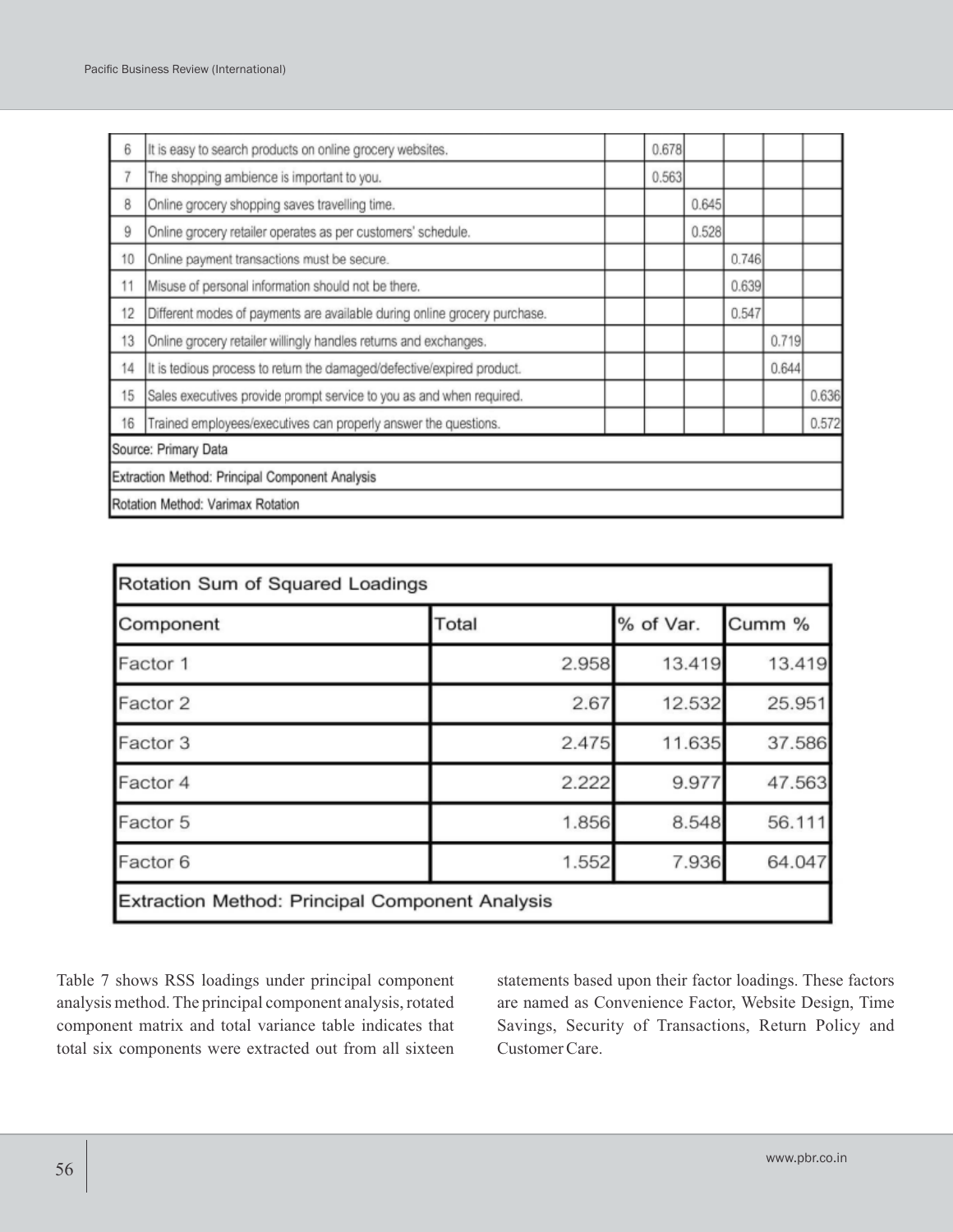## **Multiple Regression Analysis**

For performing a multiple regression analysis, the 06 factors that have been identified earlier are considered as independent variable (predictors). Multiple regression analysis shows the impact of these 06 identified factors or independent variables on customer satisfaction (predicted) towards online grocery shopping during COVID-19 pandemic situation.

### **Hypothesis Formulation**

H0: - There is no significant individual contribution of Convenience Factor, Website Design, Time Savings, Security of Transactions, Return Policy and Customer Care on customer satisfaction towards online grocery shoppingduring COVID-19 pandemic.

### **Table 8: - SPSS Output of Multiple Regression Analysis (Model Summary)**

**Model Summary**

| <b>Model</b> |                 | R Square | <b>Adjusted R Square</b> | <b>Std. Error of the Estimate</b> |
|--------------|-----------------|----------|--------------------------|-----------------------------------|
|              | $0.687^{\circ}$ | 0.472    | 0.451                    | 0.4265                            |

a. Predictors : (Constant), Convenience factor, website design, time saving, security of transactions, return policy Customer Care

Table 8 shows the model summary for SPSS output of multiple regression analysis.This table provides R and R2 values. R can be considered to be one measure of the quality of the prediction of the dependent variable; in this case, customer satisfaction towards online grocery shopping. A

value of 0.687 in this example indicates a good level of prediction.TheR2 value (means coefficient of determination) indicates,the percentage of variation obtained in dependent variable is due to the identified independent variables. In this case, R square denotes 47.2% variation.

**Table 9: - SPSS Output (ANOVA Table) ANOVA**

| Model |                   | <b>Sum of Squares</b> | df  | <b>Mean Square</b> |        | <b>Sig</b>         |
|-------|-------------------|-----------------------|-----|--------------------|--------|--------------------|
|       | <b>Regression</b> | 4.386                 |     | 0.731              | 34.259 | 0.001 <sup>b</sup> |
|       | Residual          | 3.542                 | 166 | 0.021              |        |                    |
|       | Total             | 7.928                 | 172 |                    |        |                    |

a. Dependent Variable : Customer satisfaction towards online grocery shopping

b. Predictors (Constant), convenience factor, website design, time saving security of transaction, return policy, customer care

Table 9 shows, ANOVA output for multiple regression analysis. This table shows how well the regression equation fits the collected data.This table indicates that the model predicts the dependent variable significantly well. This indicates the statistical significance of the regression model that was run. For the F value of 34.259, significance value

shows 0.001 which is less than 0.05, thus the overall regression model is statistically significant and predicts the outcome variable well.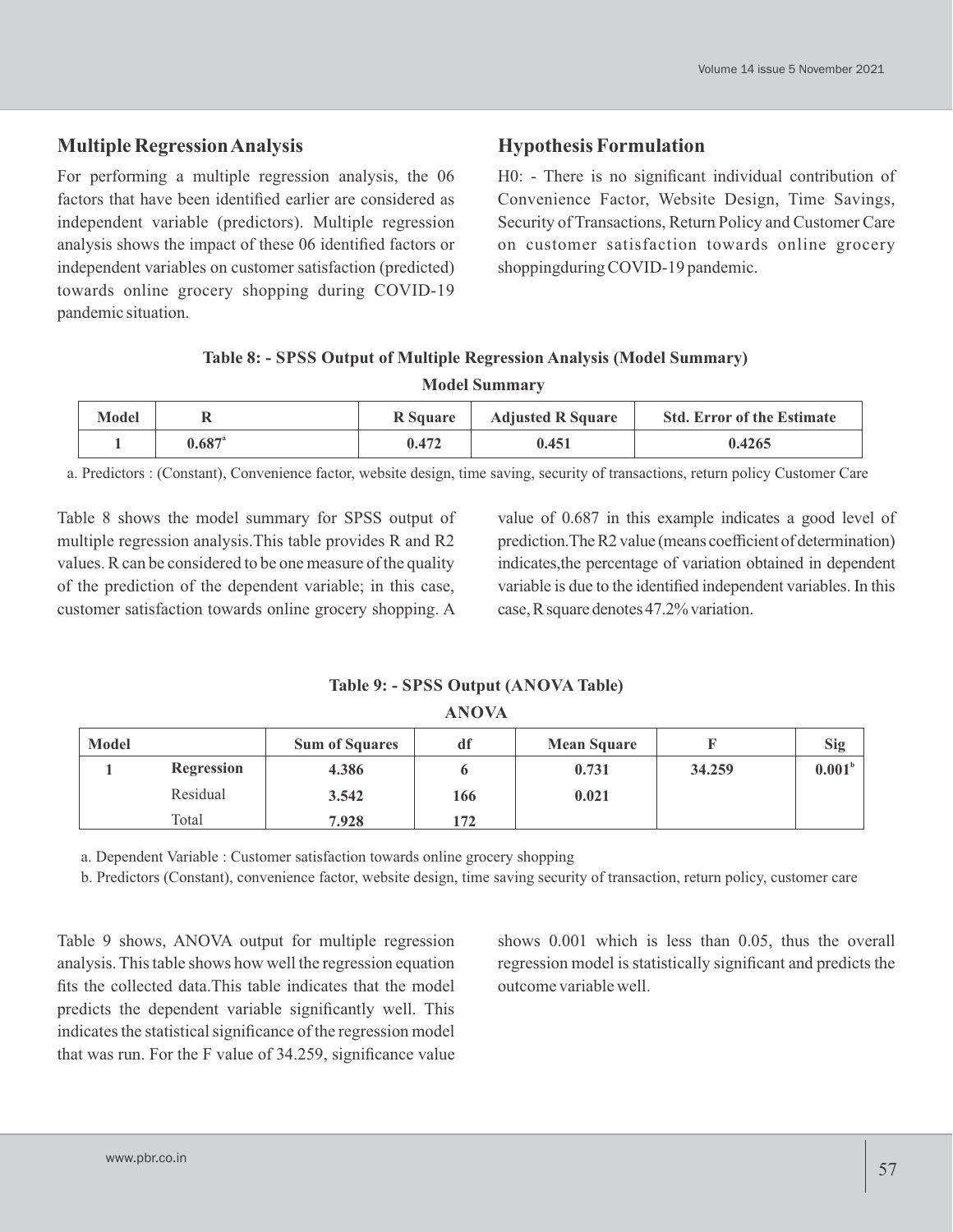|              |                    | <b>Unstandardized Coeffcients</b> |                   | <b>Standardized Coeffcients</b> |       |            |
|--------------|--------------------|-----------------------------------|-------------------|---------------------------------|-------|------------|
| <b>Model</b> |                    | B                                 | <b>Std. Error</b> | <b>Beta</b>                     |       | <b>Sig</b> |
|              | (Constant)         | 16.513                            | 6.325             | $\overline{\phantom{0}}$        |       |            |
|              | Convenience factor | 0.273                             | 0.043             | 0.432                           | 2.568 | 0.031      |
|              | Website design     | 0.299                             | 0.051             | 0.512                           | 3.541 | 0.028      |
|              | Time Saving        | 0.316                             | 0.062             | 0.211                           | 6.854 | 0.012      |
|              | Security of        | 0.514                             | 0.073             | 0.395                           | 4.864 | 0.019      |
|              | Transactions       |                                   |                   |                                 |       |            |
|              | Return policy      | 0.218                             | 0.037             | 0.482                           | 1.421 | 0.054      |
|              | Customer care      | 0.431                             | 0.042             | 0.301                           | 2.986 | 0.024      |

| Table 10: - Multiple Regression Coefficient Table (SPSS Output) |  |  |  |  |  |  |  |
|-----------------------------------------------------------------|--|--|--|--|--|--|--|
| Coefficients <sup>a</sup>                                       |  |  |  |  |  |  |  |

a. Dependent Variable : Customer satisfaction towards online grocery shopping

Thus, the equation for multiple regression analysis will be:

#### $Y=16.513+(0.273)*X_1+(0.299)*X_2+(0.316)*X_3+(0.514)*X_4+(0.218)*X_5+(0.431)*X_6$

*Where, Y=Customer satisfaction towards online grocery shop*

*X =Convenience Factor, 1*

*X =Website Design, <sup>2</sup>*

 $X_i$ =Time Saving,

*X =Security of Transactions, <sup>4</sup>*

*X =Return Policy, 5*

*X6=Customer Care*

Table 10 shows multiple regression coefficient table. The t value and the significance value from the coefficients table shows that convenience factor  $p(0.031) < 0.05$ , website design  $p(0.028) \le 0.05$ , time saving  $p(0.012) \le 0.05$ , security of transactions  $p(0.019)$  < 0.05 and customer care  $p(0.024)$  < 0.05 are significant variables in determining the customer satisfaction level towards online grocery shopping. While only one factor i.e. return policy  $p(0.054)$  $> 0.05$  is insignificant. From the table it is clearly shown that our null hypothesis is rejected for and in case of variables identified. In other words we can interpret that, there is a significant individual contribution of Convenience Factor, Website Design, Time Savings, Security of Transactions and Customer Care in the model, return policy no more adds a substantial contribution on customer satisfaction level towards online grocery

shopping during COVID-19 pandemic.

#### **Conclusion**

The study primarily focused on the factors affecting consumers' attitude and their preference towards online grocery shopping during COVID-19 pandemic situation.Factor analysis provided us the components which are more associated towards our study topic. There may be multiple factors responsible for customer satisfaction, their attitude and buying preference towards online grocery purchase but as per the current COVID-19 pandemic conditions, study revealed convenience, interactive website design, time saving factor, security of transactions, return policy and customer support are the major reasons for purchase from online grocery retailers. Frequency test shows the interest and percentage of respondents' demographic profile. Under current situation gender wise females prefer more online grocery purchase than males. Due to age perspective, government restrictions and higher chances of getting infected with COVID-19 virus, old age people preferred online grocery purchase than young ones. Graduate and post graduate people are more aware about online grocery retailers. Education is also an important factor in selecting the type of grocery retailers.Occupation does not much affects the purchase decision for online grocery. It averagely remains equal for respondents with service, self employed persons or business and home makers. Regression analysis revealed